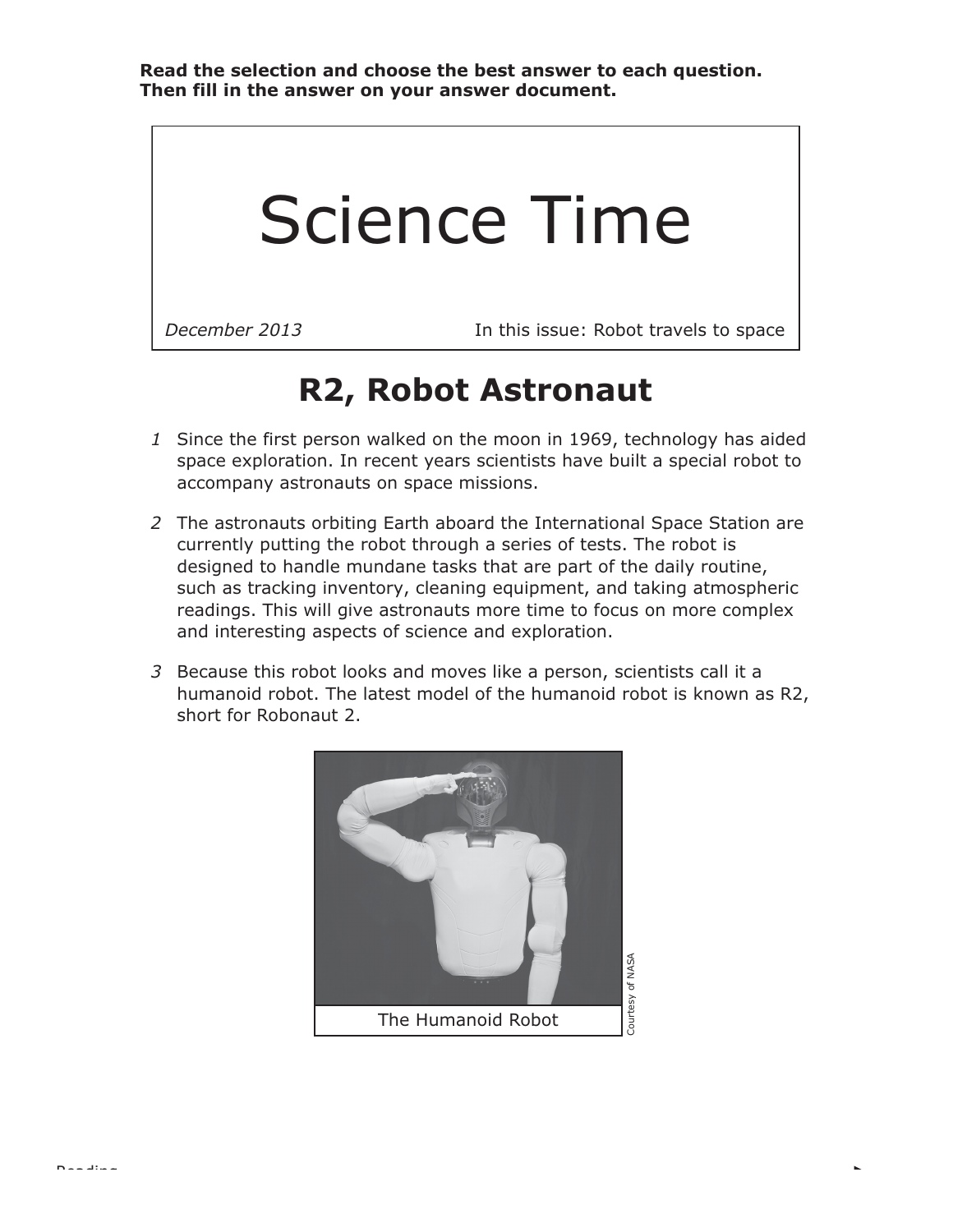## **History and Characteristics of R2**

- *4* R2 was first launched into space on February 24, 2011. It was built by the National Aeronautics and Space Administration (NASA) and the car manufacturer General Motors (GM). GM worked with NASA to create the robot because the company was interested in developing robots that could work in factories doing jobs that are too repetitive for humans.
- *5* R2 weighs 330 pounds and cost \$2.5 million to build. It has arms and a head—filled with vision equipment—but no legs. Its "brain," or computer, is in its stomach. R2's arms can hold 20 pounds. Each bendable finger has 5 pounds of grasping force. R2's hands are also skillful. Since its hands are shaped like human hands, R2 can use human tools to complete tasks traditionally performed by astronauts. Nic Radford, the deputy project manager of R2, says that astronauts "absolutely have their day packed from the minute they wake up until they go



Courtesy of NASA Courtesy of NASA

to bed. If Robonaut can provide just an hour's worth of relief to the crew doing something they don't want to do, that would make it worth it right there."

*6* One advantage of working with R2 will be that it can't complain about its work! Astronauts will also appreciate the fact that the robot can perform its duties without constant supervision. R2 can be assigned a task and then checked on periodically. If R2 does not complete a task correctly, astronauts will be able to make minor adjustments to adapt the robot's behavior so that the task gets done right.

## **The Future of Humanoid Robots**

- *7* R2 is still in the design stage of development, which means that scientists are frequently testing it and looking for ways to improve it. Right now, humanoid robots do not have the protective gear or equipment needed to work outside the space station. As technology advances, humanoid robots will be able to help astronauts with dangerous tasks as well as routine ones.
- *8* In the future humanoid robots will be astronauts' eyes in space, going places considered too difficult or unsafe for astronauts to explore. Some of them will be mounted on wheels to explore the surface of planets or asteroids. The robots will be able to send back videos and help astronauts gather information about the atmospheres of these places.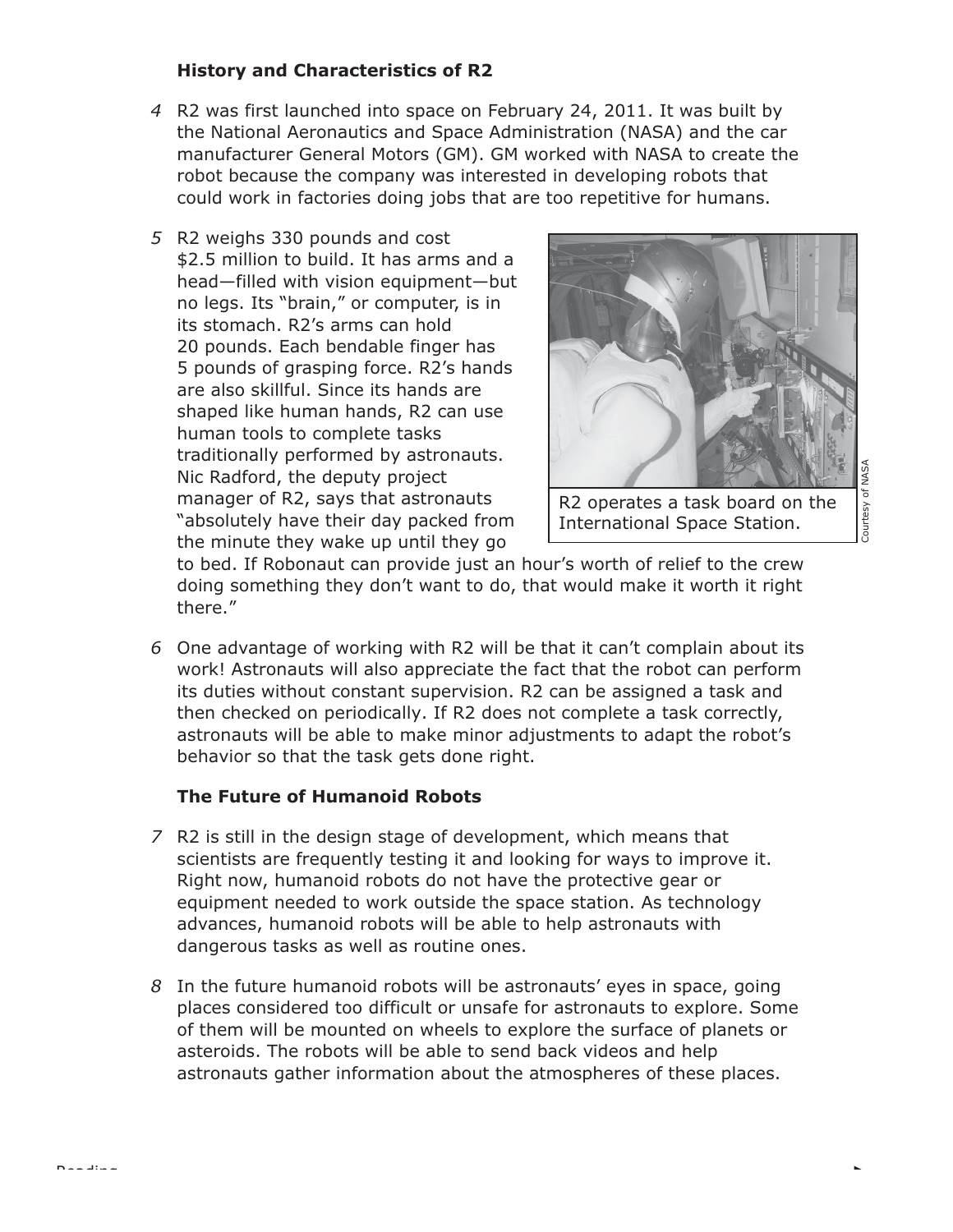*9* One outcome of using these humanoid robots will be a greater understanding of the interaction between humans and robots. NASA engineers believe that when humans and robots combine forces and work together, the results will be better than what either could achieve alone. John Olson, a director at NASA headquarters in Washington, D.C., says that the project "will allow us to go farther and achieve more than we can probably even imagine today."



*10* So what's the next step for the humanoid robot? Legs! NASA engineers are developing legs for R2. The legs will be more like a monkey's legs than a human's. They will grasp and hold onto handrails as the robot moves through the space station. And what a sight that will be!

*Third party trademark General Motors® was used in these testing materials.*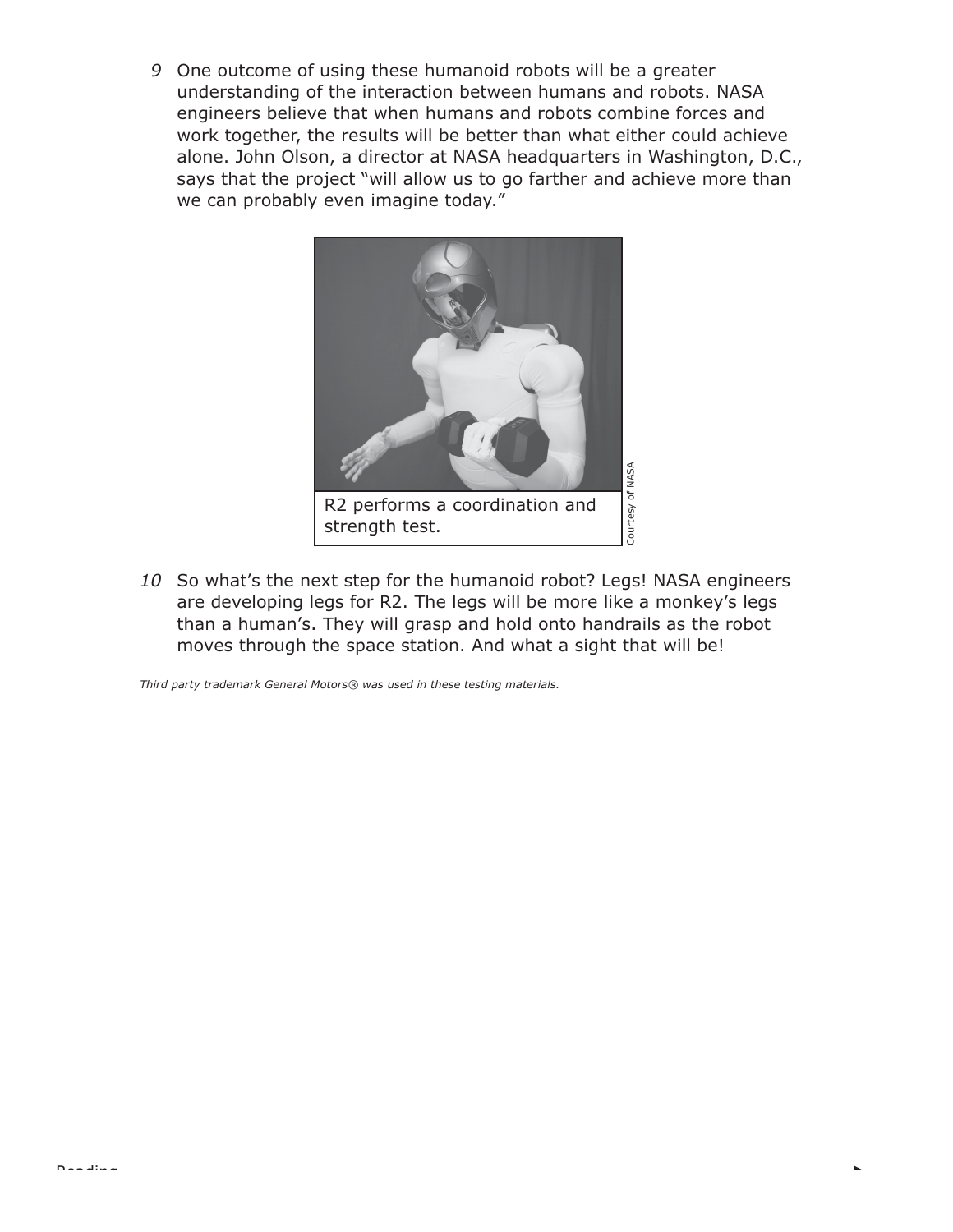- **1** The author wrote this article most likely to  $-$ 
	- **A** share the history of the International Space Station
	- **B** persuade people to learn about the International Space Station
	- **C** provide information about a new tool used on the International Space Station

k.

**D** describe some of the dangers on the International Space Station

- **2** The details in paragraph 5 support the main idea that R2's design
	- **F** helps it accomplish certain kinds of tasks
	- **G** took years for scientists to plan
	- **H** causes it to be too heavy to complete certain tasks
	- **J** works better in space than in a factory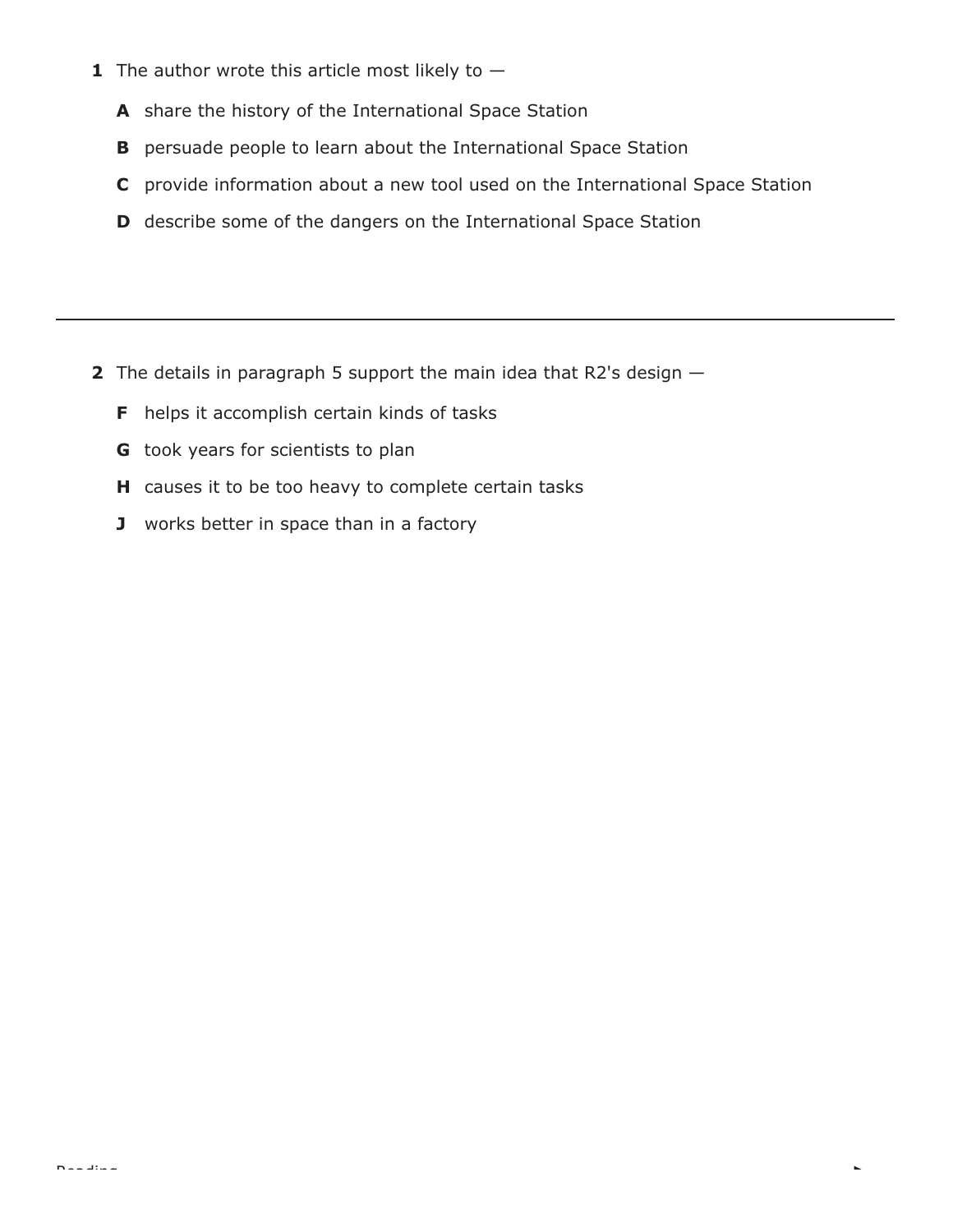**3** Read this quotation from paragraph 9 of the article.

*John Olson, a director at NASA headquarters in Washington, D.C., says that the project "will allow us to go farther and achieve more than we can probably even imagine today."*

Which detail from the article supports this idea?

- **A** *Since its hands are shaped like human hands, R2 can use human tools to complete tasks traditionally performed by astronauts.*
- **B** *Astronauts will also appreciate the fact that the robot can perform its duties without constant supervision.*
- **C** *In the future humanoid robots will be astronauts' eyes in space, going places considered too difficult or unsafe for astronauts to explore.*
- **D** *They will grasp and hold onto handrails as the robot moves through the space station.*

- **4** Which text feature provides information about R2's abilities?
	- **F** The subheadings
	- **G** The title of the article
	- **H** The caption of the first photograph
	- **J** The caption of the second photograph